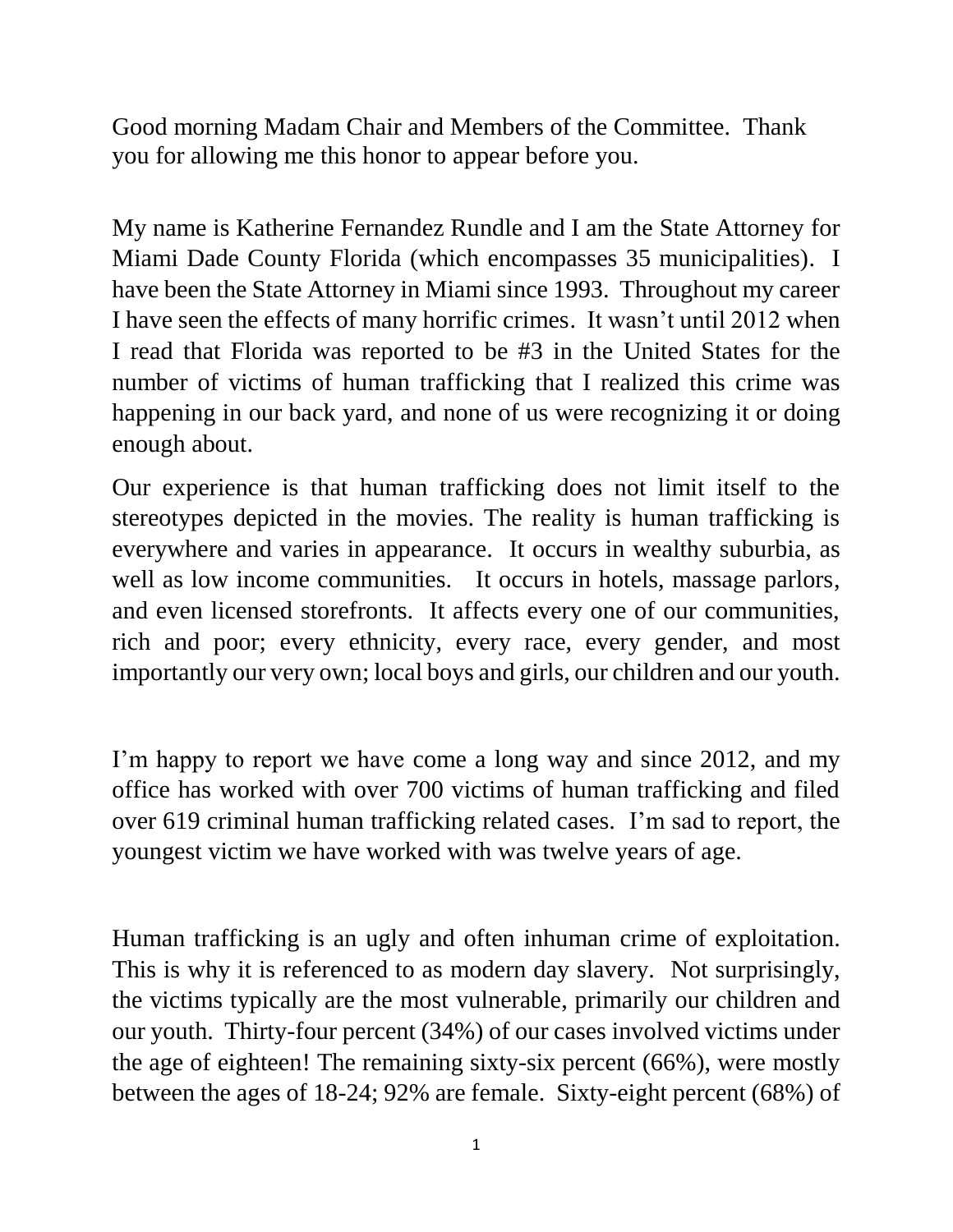our cases involve local victims that include children and youth from our schools, our parks, our foster care system. Human Trafficking is a public health and mental health threat to our children and youth.

Rescuing human trafficking victims, requires much more than locating them and physically removing them from their predators. Most have no safe home to return to, no clothing other than that which they are wearing, and many have not eaten or slept in days. Many have been beaten; drugged; raped; isolated; branded; threatened with retaliation; stripped of all their dignity and identity. Their mental, physical, and emotional injuries are often so profound, many are unable to heal and rebound without substantial and sustainable assistance. When proper services are not provided, many victims end up back on the streets where traffickers are waiting to "save" them and restart the sexual exploitation and violent abuse cycle.

We in law enforcement must act to stop the traffickers from exploiting others. History has taught us that to successfully prosecute our cases we must ensure services are provided from day one and continue to be provided throughout the duration of the prosecution. Otherwise, our survivors will end up as victims again, in the hands of new traffickers, and our cases will fall apart.

We have also had to develop new methods of investigation and prosecution and developed a network of victim services. Our human trafficking prosecutions have become victim focused, not reliant on the victim. We have created in our community a safety net of partnerships that will assist with housing, physical and mental health needs, and reintegration into society. You will hear today from one of our most integral partners, the THRIVE Clinic, which has proven to be invaluable. Finding the long-term sustainable resources necessary to address the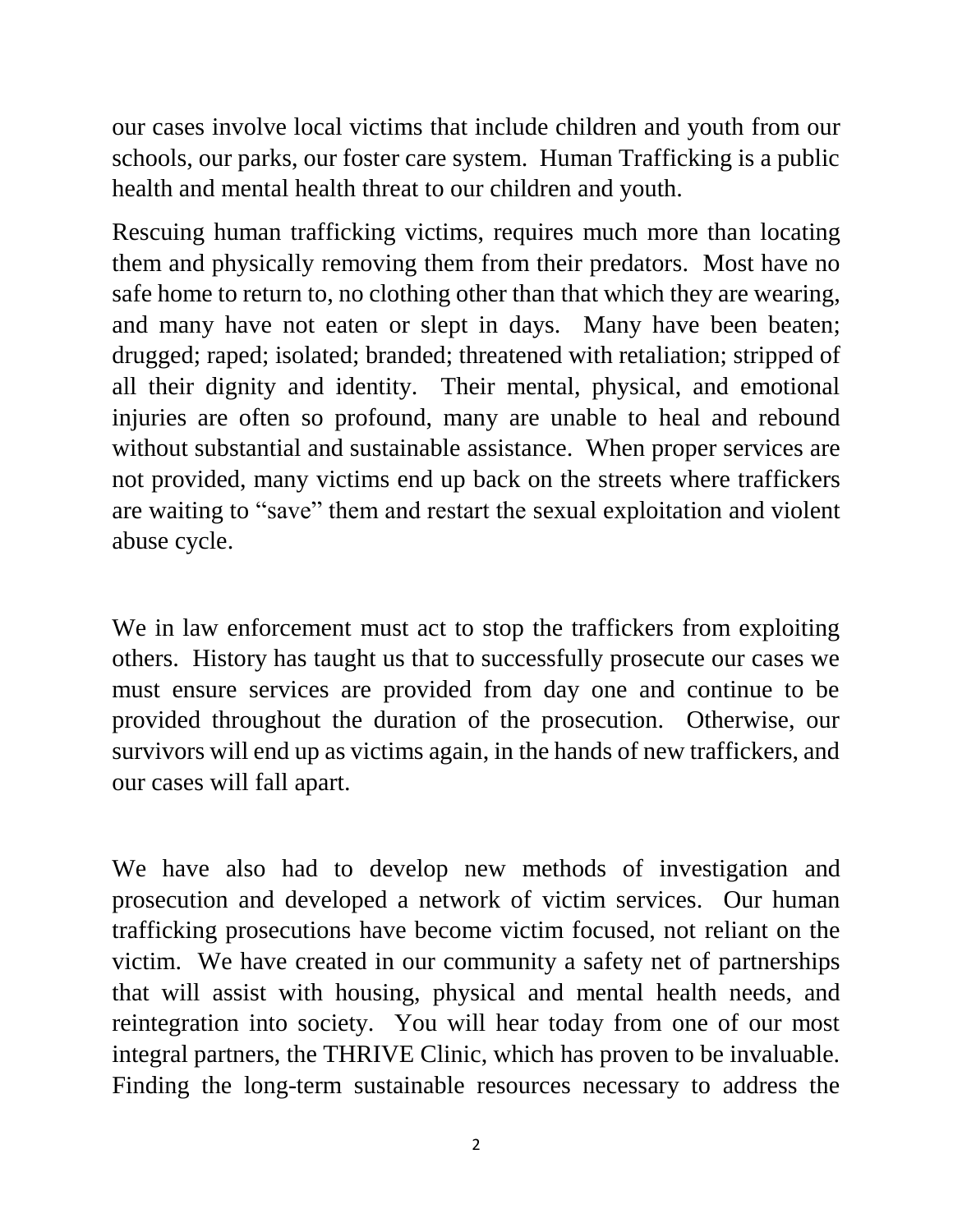needs throughout the pendency of active prosecutions, is a constant struggle for us and for them.

In 2018, we opened our Institute for Coordination, Advocacy and Prosecution of Human Trafficking (ICAP) - a building dedicated solely to combating human trafficking, with the goal of creating a single doorway to focus efforts and resources in one location. Our building houses prosecutors, law enforcement, victim services, and soon will also house the Department of Children and Families. They say it takes a village… so we created one!

I am very proud to tell you that Miami is very collaborative. We would not have become a national model, without all our community service providers, and law enforcement partners, local, state and federal. However, local authorities and prosecutors' offices like mine, need a lot more resources to battle this horrific scourge. Large scale events, such as a Super Bowl, strain our limited resources even more.

Super Bowl 54 is taking place in my community in less than two months. While we have been preparing for the serge this may bring, we could use more help. We fear that traffickers will be coming to our city to make money during Super Bowl…after all pimping is a business. Although I cannot verify numbers for you, I have read that worldwide it may be a \$150 Billion industry and a \$32 Billion industry in the U.S. Florida being an agricultural state also attracts labor traffickers.

Although conjecture on my part, I believe that these traffickers have found a safer and more profitable crime in selling children for sex than selling illegal narcotics. To protect our most vulnerable and to rescue those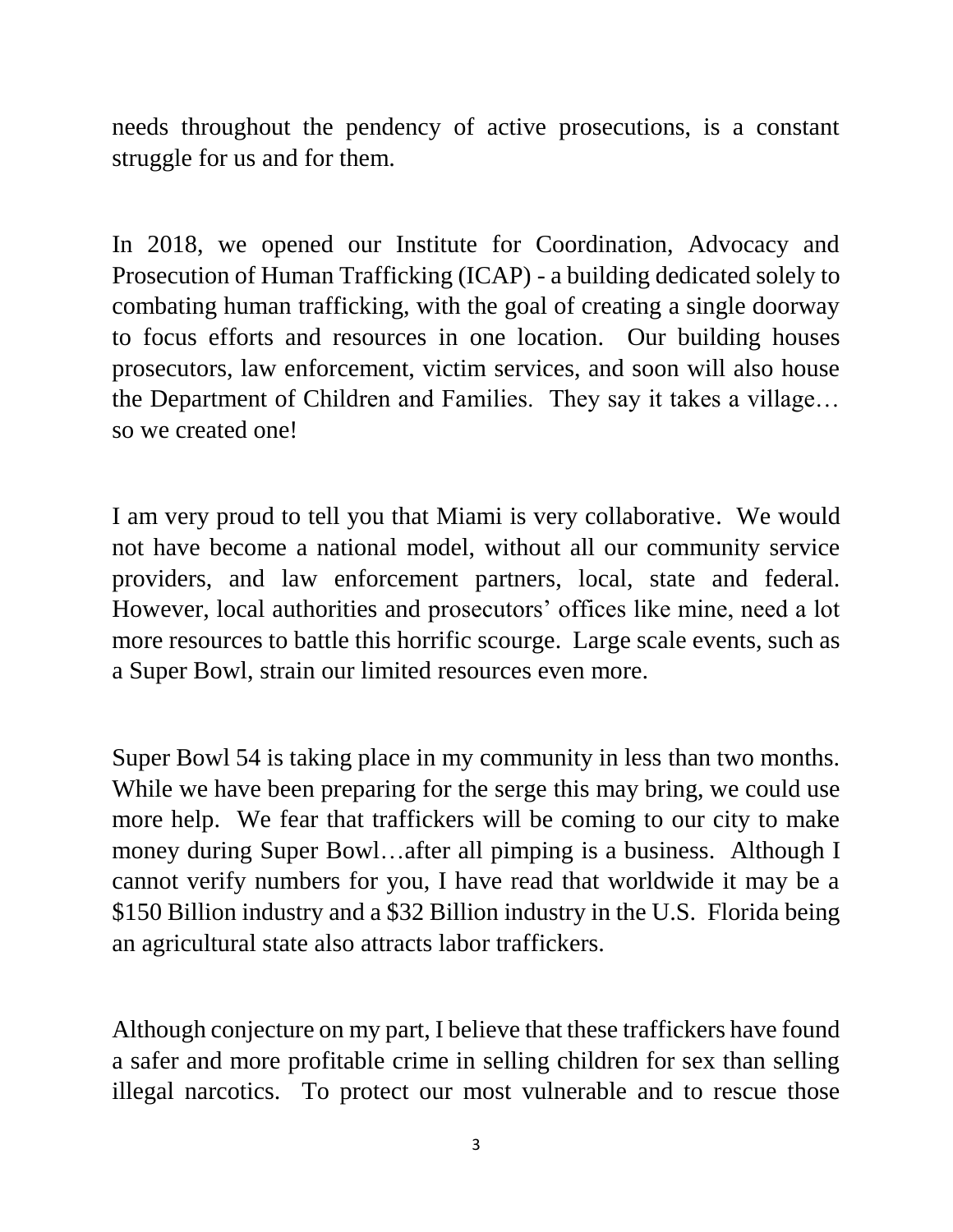transported in, we have created training and costly messaging about what human trafficking is and what members in the community should look for. We have also had to create adequate reporting methods, and have rapid response teams ready, which include medical professionals on standby, prosecutors on call, housing, food, clothing, and a whole host of other services.

Using the Super Bowl as an opportunity, an aggressive and comprehensive awareness campaign has been developed with our new hotline (305) FIX-STOP with text and hashtag capabilities. The goal is upon receiving a call, a rapid response team (depending on the circumstances) will be dispatched to investigate and rescue the victim.

The campaign, launched by the Woman's Fund last month will be community wide (35 municipalities) from the airports, seaport, truck stop to billboards in public transportation site. Hopefully, we can serve as a demonstration to other communities on how to attack this crime, especially during a potential "surge".

But the needs don't end there. Additional resources will be needed after Super Bowl 54. Miami and Florida are magical…so we are a destination for events nearly every month. Resources will be needed to address the additional rescues and cases developed prior to Super Bowl 54. Resources will also be needed to continue rescuing victims and developing cases for the human trafficking that occurs 365 days a year, beyond Super Bowl.

So how can you help us as one of the leading counties in the country in our anti human trafficking efforts resolve this growing epidemic? \*\*(attached) There are many ways, but since time is limited, I'll briefly discuss three:

First: Resources within the HHS, USHUD and the Office of Violence Against Women and other federal resources should be explored to assist us.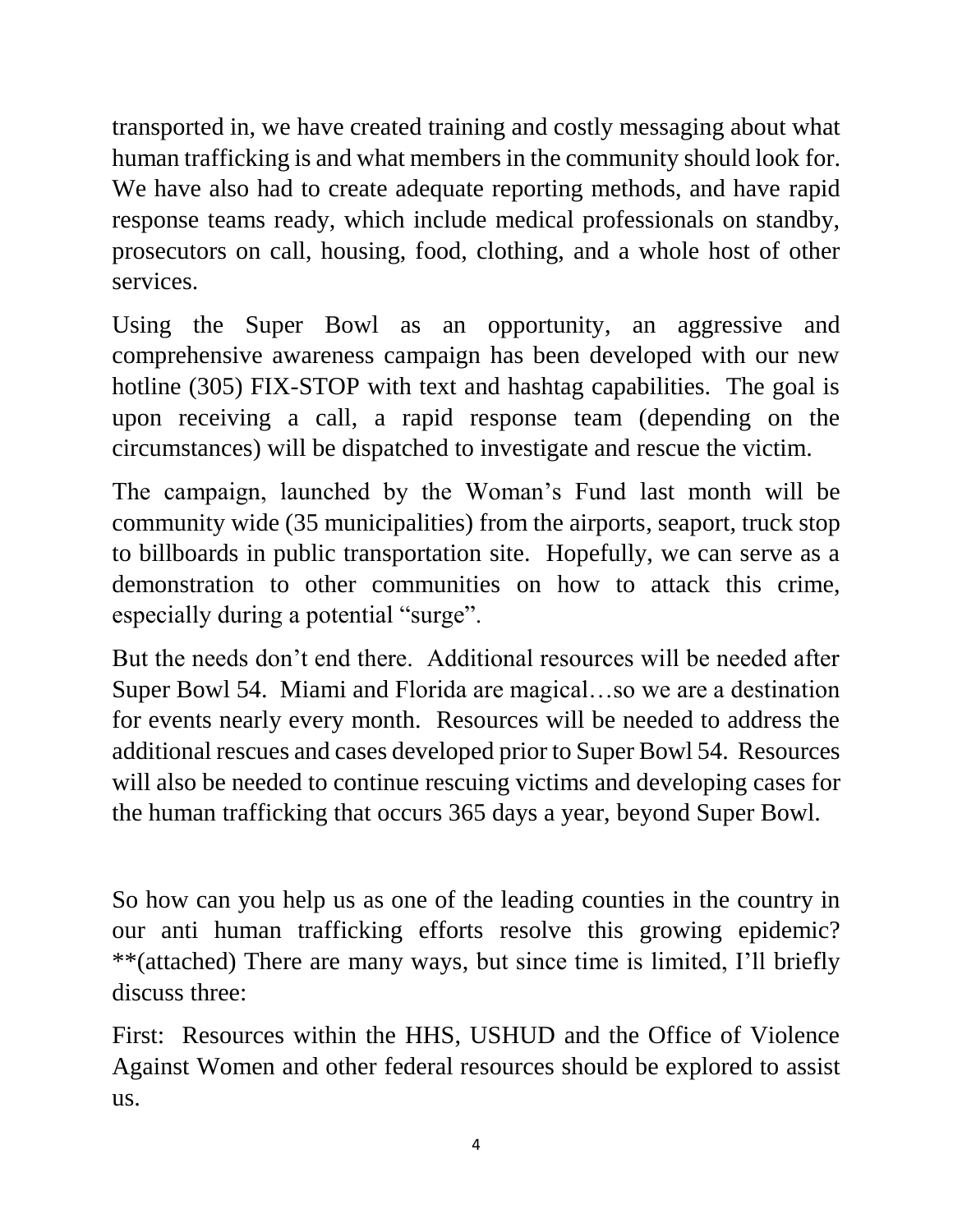Second: the Federal government could provide resources to allow more local prosecutor offices to create and sustain human trafficking units staffed by prosecutors, victim counselors, and investigators with advanced training and expertise on identifying, investigating, and prosecuting both labor and sex trafficking cases. Dedicated full-service human trafficking units in prosecutors' offices throughout our nation should be the norm, not the exception. These units will also work closely with US Attorney's Offices, ICE and the FBI. Human trafficking units could be provided funding commensurate with the problem. In Florida, our needs are much higher than the needs of neighboring states who many not be as affected by this horrific crime.

Third: the Federal government could support the development of proper information sharing mechanisms. We have learned traffickers are constantly transporting victims to different cities and states. They perpetrate these crimes from one city to the next, routinely leaving law enforcement one step behind. We need help developing law enforcement tools that will encourage and allow for information sharing across jurisdictions and around the country; something like the intelligence databases such as CODIS and those created to document gangs.

I have supplemented this testimony with materials highlighting the infrastructure my office and my community have put in place to fight human trafficking. In those same materials you will also see highlights of cases we successfully prosecuted, and collaborations with our national partners.

While we know the victim-centered approach we have developed is still in its infancy, I can wholeheartedly tell you it is a must in our fight against human trafficking. It is also quite costly. Please help us sustain and improve our efforts.